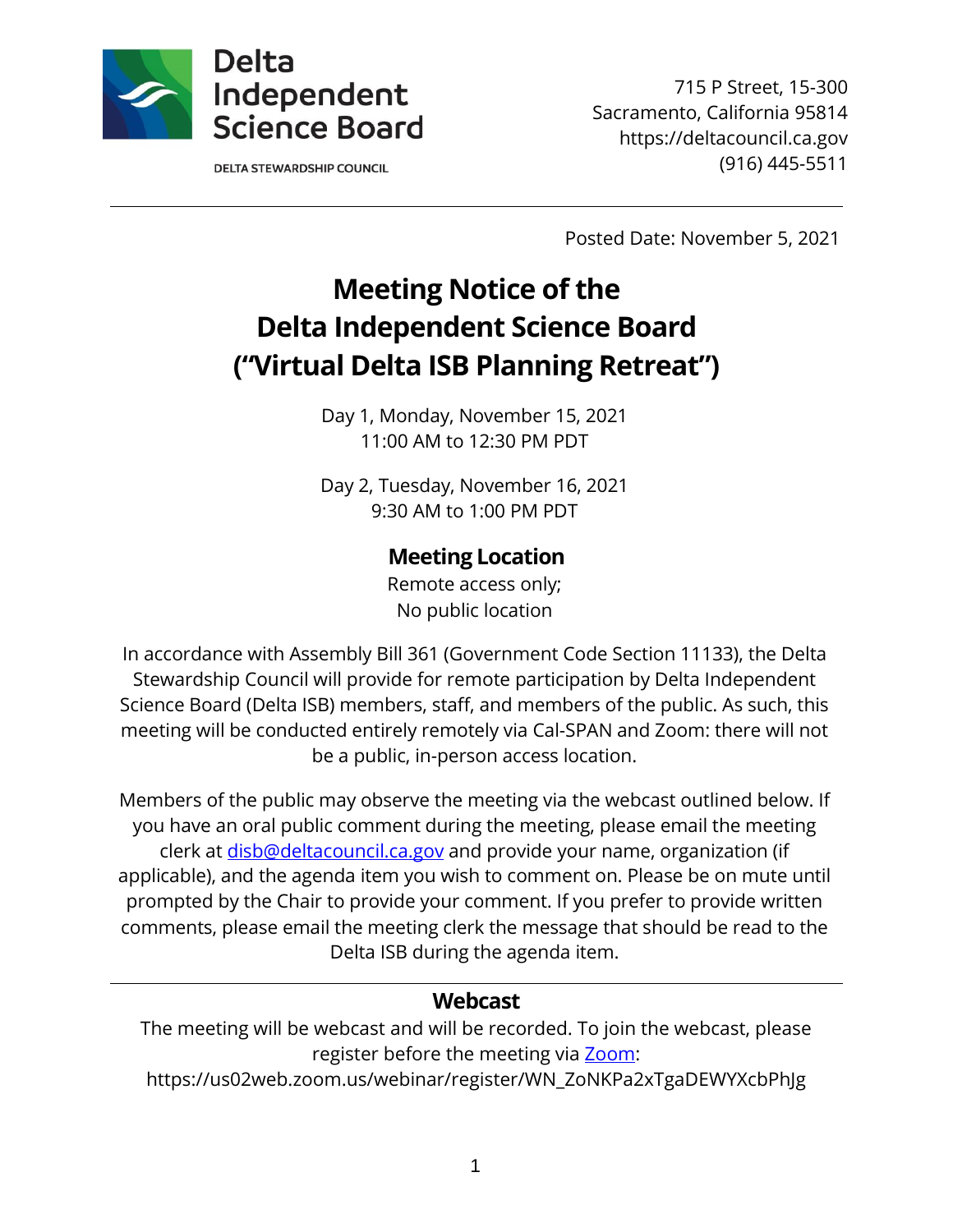After registering, you will receive a confirmation email with instructions to join the webcast. If you have a computer microphone, you will have the option to receive audio and provide oral comments through your computer. If not, please dial the phone number listed in your confirmation email.

Note: Accessing the Zoom webcast requires you to enter your name and email, which may be disclosed as public information. The signal for the live feed may be intermittent due to the internet infrastructure at your location.

### **Other Remote Options**

If you need a phone only option, please call the meeting clerk at 916-902-6571 by 7:30 AM on Monday, November 15.

If you prefer a view-only option that does not require registration, the meeting will also be webcast on [Cal-SPAN:](https://cal-span.org/static/index.php) https://cal-span.org/static/index.php. With this option, you will not be able to provide oral comments.

# **Meeting Materials**

Materials referenced in this notice are available on the [events web page](https://deltacouncil.ca.gov/events.html) at https://deltacouncil.ca.gov/events.html. Members of the public are encouraged to visit the events web page to view the meeting materials.

### **Purpose**

The Delta ISB will hold this virtual planning retreat to discuss future activities and priorities, and other review activities. On Monday (day 1 of the retreat), the Delta Science Program will present its draft assessment of the value and impact of the Delta ISB to help inform discussion on future activities and priorities. On Tuesday (day 2 of the retreat), the Delta ISB will continue its discussion on future activities and priorities, and based on the discussion, may take action.

Afterwards, the Delta ISB will discuss its current reviews, including any public comments received on its draft report, "Review of the Monitoring Enterprise in the Sacramento-San Joaquin Delta." Based on the discussion, the Delta ISB may take action on next steps for this review, which may include finalizing the content of the report.

This section describes the highlights. For more information about the meeting, refer to the agenda below.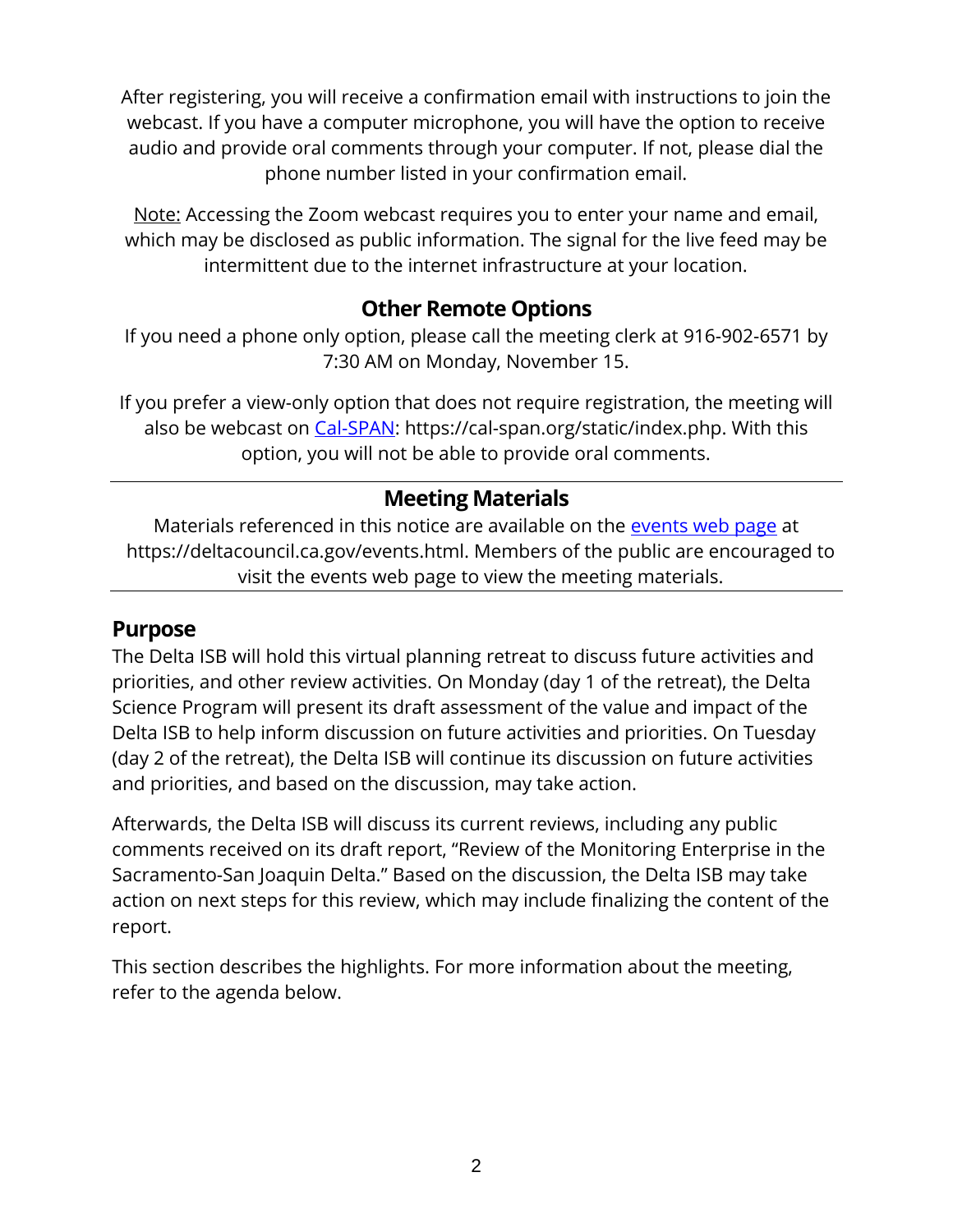# **Agenda**

The agenda items listed below may be considered in a different order pursuant to the determination of the Delta ISB chair. Times listed on the agenda are approximate only. At the discretion of the Delta ISB, all items appearing on this agenda, whether expressly listed for action, may be deliberated upon and may be subject to action.

#### **Day 1,** *Monday, November 15, 2021*

~ 11:00 AM: Meeting Starts

- 1. Welcome and Declarations
- 2. Delta ISB Chair Report and Business Matters
- 3. Introduction of Planning Retreat Agenda and Discussion on Future Delta ISB Reviews

Delta ISB Chair Dr. Stephen Brandt will introduce the planning retreat agenda, including "Discussion on Future Activities, Priorities, and Reinvigorating the Delta ISB" (Agenda Item 7), and current potential review topic ideas that have been discussed over the past year.

4. Presentation and Discussion: Delta Science Program's Draft Assessment of the Value and Impact of the Delta ISB

Dr. Lauren Hastings, Dr. Chelsea Batavia, and Mr. Edmund Yu of the Delta Science Program will present their draft assessment of the Delta ISB. The purpose of the assessment is to document the Delta ISB's activities from 2010 to 2020, and to understand the value and impact of the Delta ISB over the first 10 years. The Delta ISB will discuss the findings of the draft assessment and how it can inform its future activities.

5. Public Comments

The Delta ISB will take public comments on topics within its jurisdiction that are not on the agenda.

 $\sim$  12:30 PM: Recess until the next day on November 16, 2021 at  $\sim$ 9:30 AM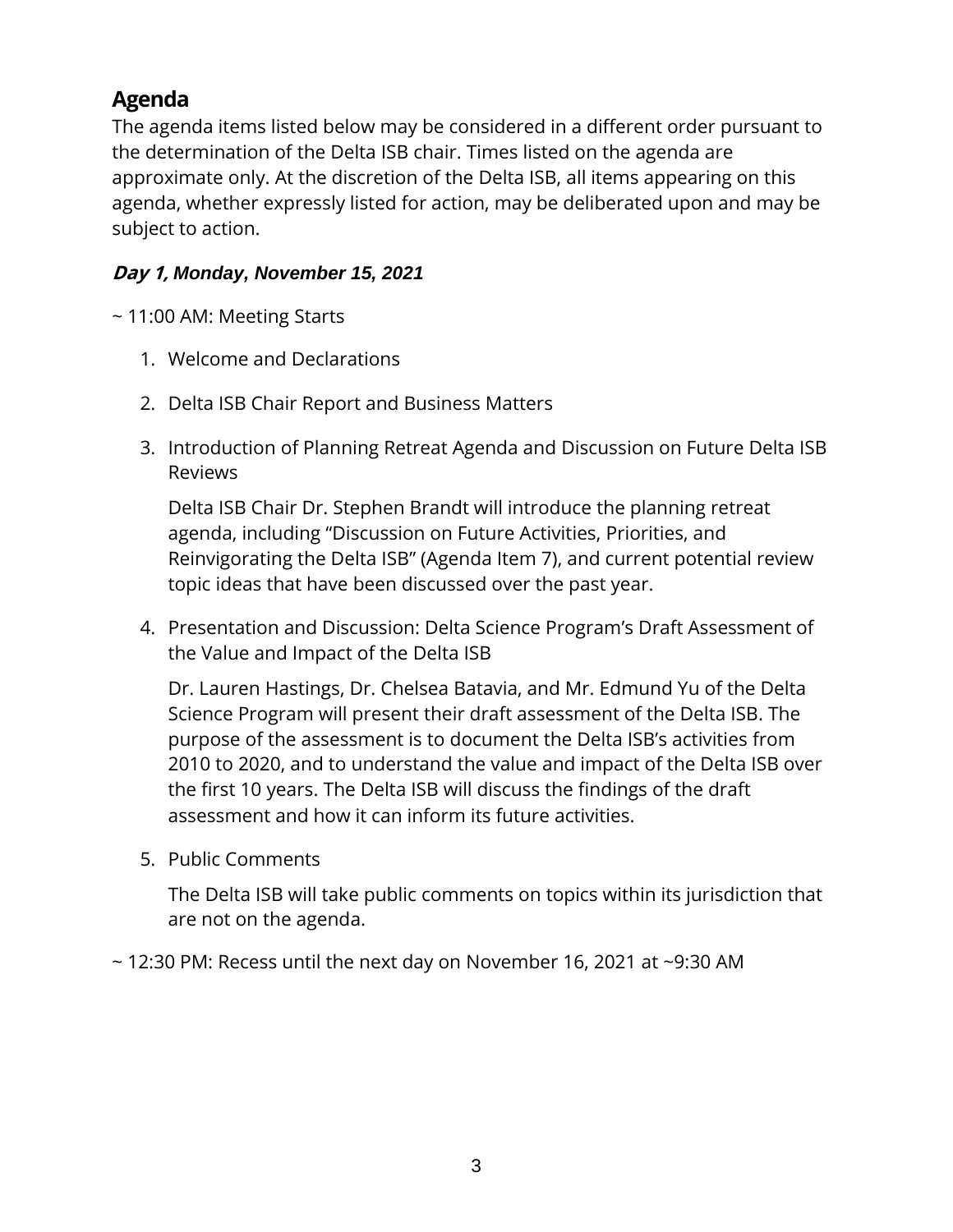#### **Day 2,** *Tuesday, November 16, 2021*

- ~ 9:30 AM: Meeting Reconvenes
	- 6. Welcome Back
	- 7. Discussion and Potential Action: Future Activities, Priorities, and Reinvigorating the Delta ISB (Action Item)

Based on information presented on the Delta Science Program's draft assessment of the Delta ISB, and agency presentations at the Delta ISB's [August 2021](https://cal-span.org/unipage/?site=cal-span&owner=DISB&date=2021-08-20) and [September 2021](https://cal-span.org/unipage/?site=cal-span&owner=DISB&date=2021-09-16) meetings, the Delta ISB will discuss its future activities, priorities, and ideas for reinvigorating the Delta ISB. Based on the discussion, the Delta ISB may take action on defining next steps for future activities.

8. Discussion and Potential Action: Monitoring Enterprise Review Update (Action Item)

The Delta ISB is in the process of reviewing how well monitoring programs are meeting the informational needs of management agencies. A draft report, [Review of the Monitoring Enterprise in the Sacramento-San Joaquin](https://deltacouncil.ca.gov/pdf/isb/meeting-materials/2021-10-12-draft-isb-mer-report.pdf)  [Delta,](https://deltacouncil.ca.gov/pdf/isb/meeting-materials/2021-10-12-draft-isb-mer-report.pdf) is currently out for public comments, which are due on November 12, 2021. The Delta ISB will discuss public comments received on its draft report. Based on the discussion, the Delta ISB may take action on next steps for this review, which may include finalizing the content of the report. For more information on the scope of the review, please refer to the monitoring [enterprise review prospectus.](http://deltacouncil.ca.gov/pdf/isb/products/2017-04-06-isb-mer-prospectus.pdf)

9. Discussion: Water Supply Reliability Review Update

The Delta ISB is undertaking a review of the scientific efforts and methods by various programs to estimate and evaluate water supply reliability. The Delta ISB will discuss the status of revising the draft report, Review of Water Supply [Reliability Estimation Related to the Sacramento-San Joaquin Delta,](https://deltacouncil.ca.gov/pdf/isb/meeting-materials/2021-09-01-isb-draft-water-supply-review.pdf) to address public comments received on the review. For more information on the scope of the review, please refer to the Delta ISB's [water supply reliability](http://deltacouncil.ca.gov/pdf/isb/products/2018-04-03-isb-water-supply-prospectus.pdf)  [review prospectus.](http://deltacouncil.ca.gov/pdf/isb/products/2018-04-03-isb-water-supply-prospectus.pdf)

- 10.Preparation for Upcoming Delta ISB Meetings
- 11.Review of Items for Follow-up

Staff will provide a summary of any follow-up items for individual members to address after the meeting.